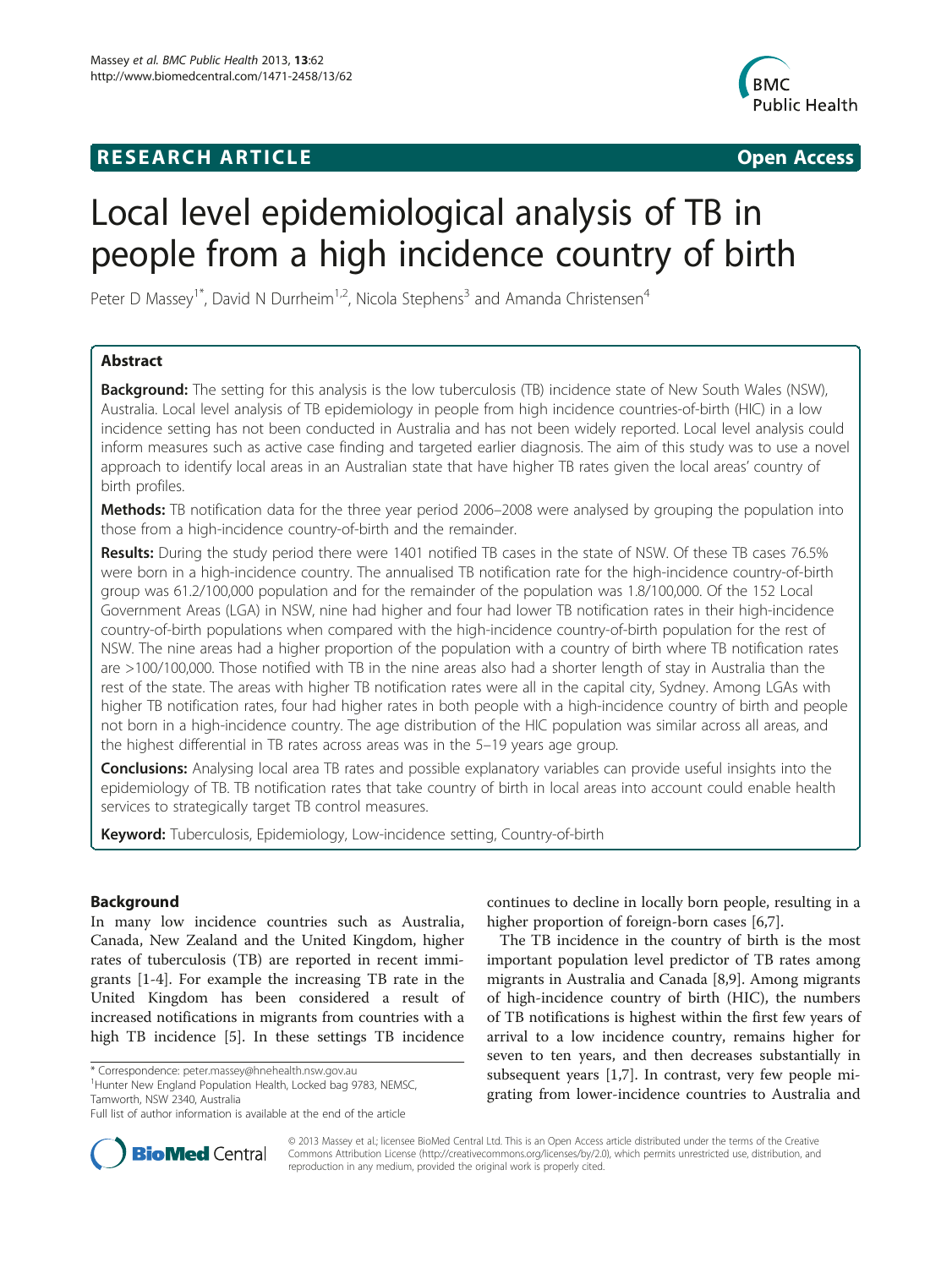New Zealand are notified with TB within 1 year of arrival [7,10].

Reports from an urban area in the United Kingdom suggest that services that do not take account of ethnic mix may result in delayed diagnosis and poor clinical outcomes [11,12]. Local level epidemiological analysis of TB occurrence in people from a HIC in a low incidence setting may enable health services to target local TB control measures [12,13]. This type of local level analysis has not been conducted in Australia. Local level analysis could inform measures such as active case finding and low threshold diagnostic services to facilitate earlier diagnosis in the targeted areas [13].

Epidemiological reports of TB in low incidence countries such as Australia [1,14], Canada [2] and New Zealand [3] do not routinely report TB rates for local areas or take into account the countries of birth in the local area. Age standardisation is routinely performed on TB rates but this may only partly correct for the risk in the migrant population.

The aim of this study was to use a novel approach to the epidemiology of TB, to identify local areas in an Australian state that have higher rates of TB given the local areas' country of birth profiles. This analysis will inform further focused epidemiological studies, including if necessary molecular studies.

## Method

The study population is the people of the state of New South Wales (NSW), Australia, for the period 2006– 2008. Sydney is the capital city of NSW with more than half of the state's population.

Population data was sourced from the Australian Bureau of Statistics (ABS) 2006 Census, by Local Government Area (LGA). The LGA is a geographical area under the responsibility of an incorporated local government council. The number of LGAs and their boundaries can change over time. Their creation and delimitation is the responsibility of the respective State/Territory Governments. The LGAs applicable to the 2006 Census and this study are those which existed at 7 August, 2005 [15].

Country of birth data is only available at LGA level for Census years and there are no published estimates for intervening years. Thus the most recent Census (2006) population data was used and multiplied by three to provide the denominator population groups for the threeyear study period.

Data on TB is collected in NSW under the requirements of the Public Health Act (2010), with all cases of tuberculosis meeting the case definitions of the National Notifiable Diseases Surveillance System [16]. Case and population data were sourced through the Health Outcomes Information Statistical Toolkit (HOIST). HOIST is a SAS-based 'data warehouse' operated by the Centre for Epidemiology and Research of the NSW Department of Health.

Country of birth data is collected on each notified TB case. For the purposes of this analysis TB cases were defined into two groups: people born in a high TB incidence country and people not born in a high TB incidence country. The population for the state and each LGA were also grouped using the same definition.

We used the New South Wales Health definition of high-incidence, being a country with TB incidence (all forms) being greater than or equal to 60 per 100,000 population per year [17]. It is acknowledged that this definition is different to that used by other jurisdictions. It is the current operational definition used by the health department where the study occured.

Using the three-year study period, 2006–2008, annualised TB rates for the HIC population and the population not born in a HIC, were calculated by LGA and for the state as a whole. A three-year period was used to take account of variations in the annual TB incidence data and the small number of cases in each year.

Annualised crude notifications rates were calculated for each population group at the state level. The rates were compared using a single tailed Fishers Exact Test with exact p-values.

A relative risk of having notified TB was calculated for the HIC population and the remaining population, for the LGAs. The risk was calculated by comparing the LGA TB rate for HIC population and the remaining population, to the TB rates in the corresponding population groups for the state (excluding the LGA population). Using Microsoft Excel, relative risks with 95% confidence intervals were calculated for the HIC population and the remaining population in each LGA. LGAs were classified as significantly higher than NSW if their relative risk was higher than 1.0 and with 95% confidence intervals excluding 1.0. LGAs were classified as significantly lower than NSW if their relative risk was lower than 1.0 and with 95% confidence intervals excluding 1.0.

The relationship between age-distribution and TB incidence in LGAs was explored, using the Pearson's correlation co-efficient and 95% confidence intervals. Direct age-standardisation was conducted for the combined LGAs identified as having higher rates of TB in the HIC population group. The TB rates in the HIC population were compared to the rest of NSW by age groups 0–4 years, 5–19 years, 20–64 years and 65 years and above. Rate ratios were calculated with 95% confidence intervals.

For the LGAs identified as having higher TB rates given the mix of the local population, further differences in the populations were explored as explanatory variables. The proportions of the population with country of birth TB rates of more than 100/100,000 population and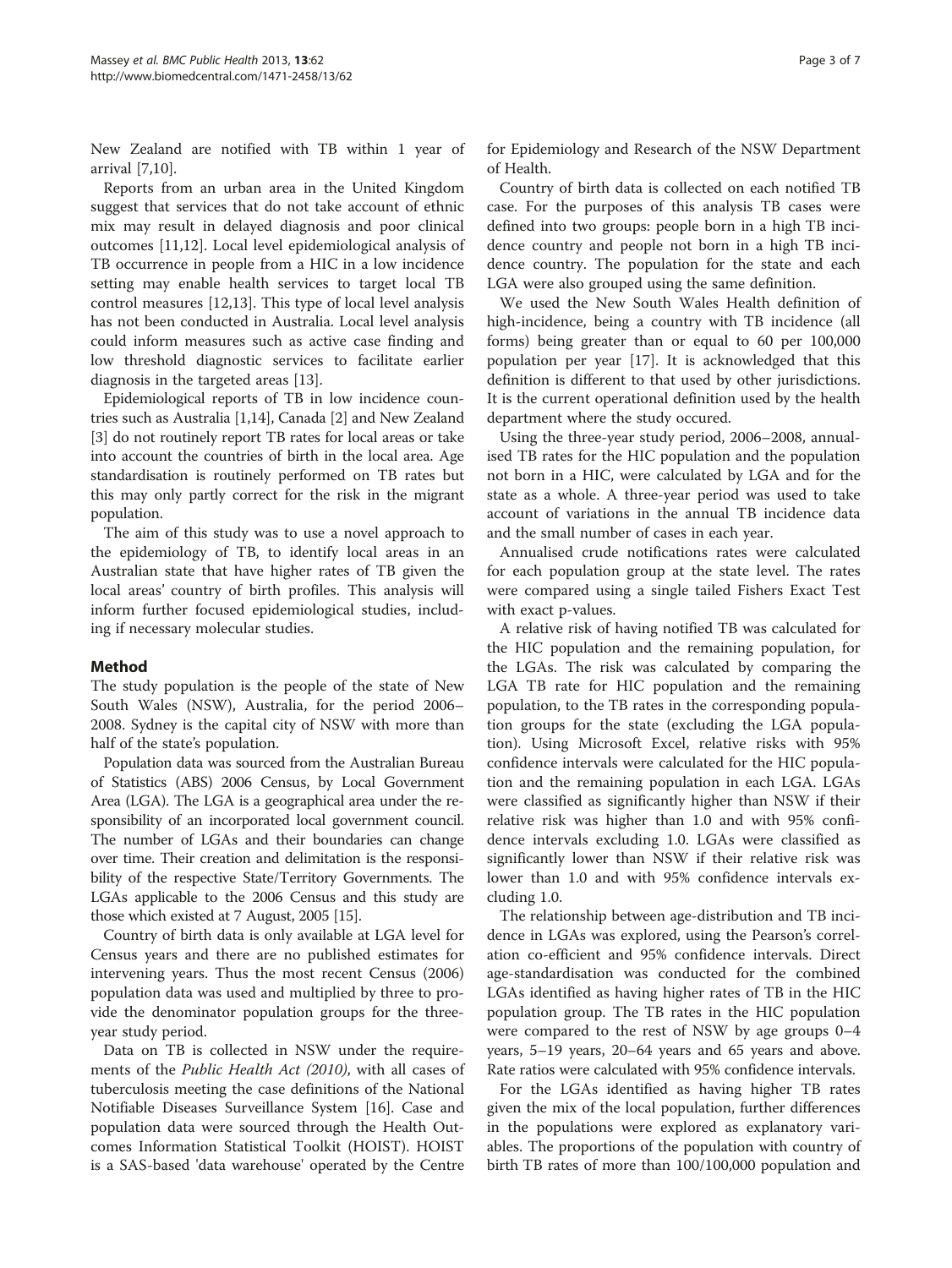more than 300/100,000 population were compared to the rest of NSW by Chi-square testing with a p-value of less than 0.05 set as significant. In addition the mean length of stay in Australia were compared for the two population groups using Student's t-test with a p-value of less than 0.05 set as significant.

The Index of Relative Socioeconomic Disadvantage (IRSD) for LGAs of the state was sourced from the ABS Socio-Economic Indexes for Areas through HOIST. The IRSD contains indicators of disadvantage such as low income, high unemployment and low levels of education [18]. A high IRSD score implies less disadvantage for a particular LGA, allowing comparisons to be made [18]. The relationship between the IRSD index and TB incidence in LGAs was explored using the Pearson's correlation co-efficient. The IRSD does not describe the relative disadvantage of a person, only of the general level of relative disadvantage of people and households in the area.

Analysis was performed using Microsoft Excel<sup>®</sup> 2010 and  $SPSS^®$  (Grad Pack 15.0 for Windows).

The study was deemed a quality improvement project by the Hunter New England Health Human Ethics Review Committee.

## Results

During the study period 2006–2008 there were 1401 notified cases of TB in NSW of which 76.5% (n=1071) were born in a high-incidence country. The annualised crude rate of all TB in NSW during the study period was 6.9 /100,000 population. For NSW 8.6% of the population was born in a high-incidence country. The annualised TB rate in people born in a HIC for all of NSW was 62.0/100,000 population, which was significantly higher than the 1.8 / 100,000 population annualised TB rate for the remainder of the population (Table 1).

There were 152 LGAs in NSW during the study period. Thirty-eight were in the capital city area and 114 were regional or rural.

Nine metropolitan LGAs in the capital city had significantly higher rates of TB (range 77.0 – 116.6 per 100,000 population) among people born in a HIC, compared to people born in a HIC for the rest of NSW. (Table 2) Four of these LGAs also had higher TB rates in the non-HIC population (Table 3).

There was a strong correlation between the age distribution of TB cases in LGAs with higher rates of TB in the HIC populations, and with the age distribution of TB cases in the same population group in other LGAs (r=0.89, 95%CI 0.73, 0.96).

Direct age standardisation demonstrated significantly higher rates of TB in the age groups 5–19 years, 20–64 years, 65 years and above in the nine LGAs with higher rates of TB in the HIC population. The rate ratio of 2.3 in the 5–19 years age group was significantly higher than other age groups. The 0–4 years age group showed no significant difference to the rest of NSW population with a HIC (Table 4).

The nine LGAs with higher rates of TB in the HIC population had a significantly higher proportion of people born in countries with TB rates >100/100,000 population and >300/100,000 population (Table 5).

The mean length of stay in Australia before diagnosis for people reported with TB in the nine LGAs with higher rates of TB in the HIC population, was 8.9 years with a median of 4 years. This was significantly lower (p<0.0001) than for people with TB from a HIC in the rest of NSW, who had a mean length of stay of 12.1 years and a median of 7 years.

LGAs were ranked by IRSD and correlation explored. There was no correlation between the IRSD and TB rates for HIC populations in LGAs (r=0.11).

## **Discussion**

New South Wales, Australia, has a low annual incidence of TB, but there are LGAs and population groups with higher rates of TB. In line with other studies [1,8,10] this study demonstrates that TB in NSW predominately occurs in people born in high incidence countries who have migrated to Australia. This study successfully identified LGAs with higher TB rates given the country of birth mix of the local population.

There were nine LGAs where higher TB rates were found in the population born in a HIC. A number of variables were explored to explain this increase. The age distribution of the HIC population was similar in the areas with higher rates compared to the other areas, but the highest differential in rates of TB across areas was found in the 5–19 year age group. This may be a result of a younger population in the sub-groups of people born in a country with very high TB rates. In developed

Table 1 Annualised crude rates of TB for NSW, by high incidence country of birth (HIC), 2006-2008

|                             | Notified TB cases 2006-2008 | Average Population, 2006-2008 | Annualized crude notification<br>rate of TB/ 100,000 pop. | p-value  |
|-----------------------------|-----------------------------|-------------------------------|-----------------------------------------------------------|----------|
| NSW residents born in a HIC | 1071                        | 575.537                       | 62.0                                                      | < 0.0001 |
| All other NSW residents     | 330                         | 6,231,785                     | 1.8                                                       |          |
| Total average               | 1401                        | 6,807,322                     | 6.9                                                       |          |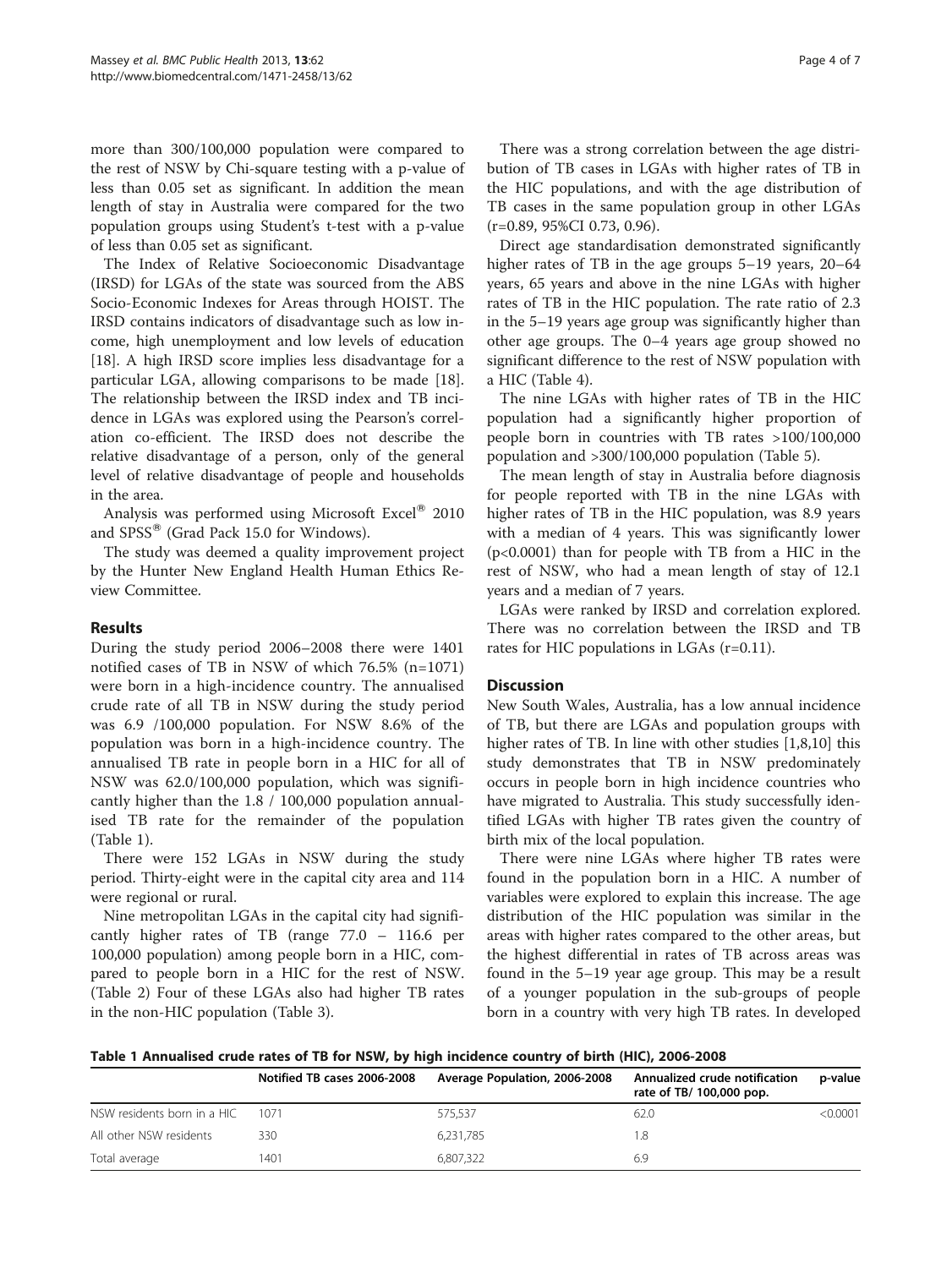| LGA        | <b>Total Notified</b><br>TB cases,<br>2006-2008 | Average HIC<br>population,<br>2006-2008 | Annualised  | <b>RR</b> to rest of NSW | 95% Confidence Interval (CI) |       |  |
|------------|-------------------------------------------------|-----------------------------------------|-------------|--------------------------|------------------------------|-------|--|
|            |                                                 |                                         | TB rate HIC |                          | Upper                        | Lower |  |
| Metro1     | 60                                              | 21653                                   | 92.4        | 1.57                     | 1.2                          | 2.0   |  |
| Metro2     | 21                                              | 6140                                    | 114.0       | 1.85                     | 1.2                          | 2.9   |  |
| Metro3     | 105                                             | 45446                                   | 77.0        | 1.27                     | $1.0*$                       | 1.6   |  |
| Metro4     | 39                                              | 14973                                   | 86.8        | 1.41                     | $1.0*$                       | 2.0   |  |
| Metro5     | 29                                              | 8291                                    | 116.6       | 1.9                      | 1.3                          | 2.8   |  |
| Metro6     | 96                                              | 32335                                   | 99.0        | 1.65                     | 1.3                          | 2.0   |  |
| Metro7     | 38                                              | 13914                                   | 91.0        | 1.48                     | 1.1                          | 2.1   |  |
| Metro8     | 32                                              | 11102                                   | 96.1        | 1.57                     | 1.1                          | 2.2   |  |
| Metro9     | 72                                              | 24555                                   | 97.7        | 1.62                     | 1.3                          | 2.1   |  |
| <b>NSW</b> | 1071                                            | 575537                                  | 62.0        |                          |                              |       |  |

Table 2 Notified TB cases 2006–2008 in high incidence country of birth (HIC) population by Local Government Areas with relative risk >1.0 compared to rest of NSW HIC population

\* Lower 95%CI 1.03 & 1.04.

settings TB is often associated with increasing age. The analysis indicated that the age distribution was not a significant factor in explaining the higher rates of TB in the nine LGAs.

The nine LGAs investigated had a higher proportion of the population born in countries where TB rates were >100/100,000 population and >300,000 population. In addition people notified with TB in these nine areas had a shorter length of stay in Australia. These factors are likely contributors to the higher rates of TB found.

No clusters or outbreaks have been reported in the nine LGAs, and health services and particularly TB services are structured in a similar way to surrounding areas.

This study has a number of weaknesses that need to be considered when interpreting the results. Denominators used to calculate the rates are from 2006 Census data; they may not represent the actual number of people with specific country of birth in the remaining years of the study. As the numbers of people born in some countries who reside in NSW are small, a change in their number could have a large effect on country specific TB rates. Thus it was decided to group high incidence and low incidence countries into only two population groups to reduce the effect of possible changes in

small numbers from specific countries or regions. While country of birth in the census (denominator) is selfreported, surveillance (numerator) data are more likely to contain health professional reported country of birth and thus sources of information differ.

The estimates of rates are biased by the fact that temporary visitors are included among the cases but are not necessarily enumerated within the base population. Asylum seekers do not appear in the numerator or denominator data. A further weakness is the use of the 2006 Census data to represent the whole study period 2006– 2008. In Australia, the Census of the population occurs only every five years with estimates provided in intervening years. Some changes in the mix of the population in LGAs may have occurred during the study period and these changes cannot be measured or accurately estimated.

Using this novel method to analyse local TB rates by country of birth population groups can enable targeting of TB awareness programs and improving access to TB services [4,12,13]. Being alert to the possibility of TB disease is an important step towards its control [19]. Targeted work with medical services, other community based health workers and community groups that serve recent migrants from high TB incidence countries is

Table 3 Notified TB cases 2006–2008 in not high incidence country of birth (HIC) population by Local Government Areas (LGA), with relative risk (RR) >1.0 compared to rest of NSW not-HIC population

| <b>LGA</b> | <b>Notified TB cases</b> | Total not HIC, 2006-2008 | Annualised TB rate not HIC | <b>RR</b> to rest of NSW | 95% CI        |
|------------|--------------------------|--------------------------|----------------------------|--------------------------|---------------|
| Metro 1    | 12                       | 140193                   | 8.6                        | 5.0                      | 2.8 to 8.9    |
| Metro 4    | 10                       | 234477                   | 4.3                        | 2.5                      | 1.3 to 4.6    |
| Metro 6    | 14                       | 362850                   | 3.9                        | 2.2                      | 1.3 to 3.8    |
| Metro 9    | 13                       | 420825                   | 3.1                        | 1.8                      | $1.0*$ to 3.1 |
| <b>NSW</b> | 330                      | 6,231,785                | 1.8                        |                          |               |

\* Lower 95%CI 1.02.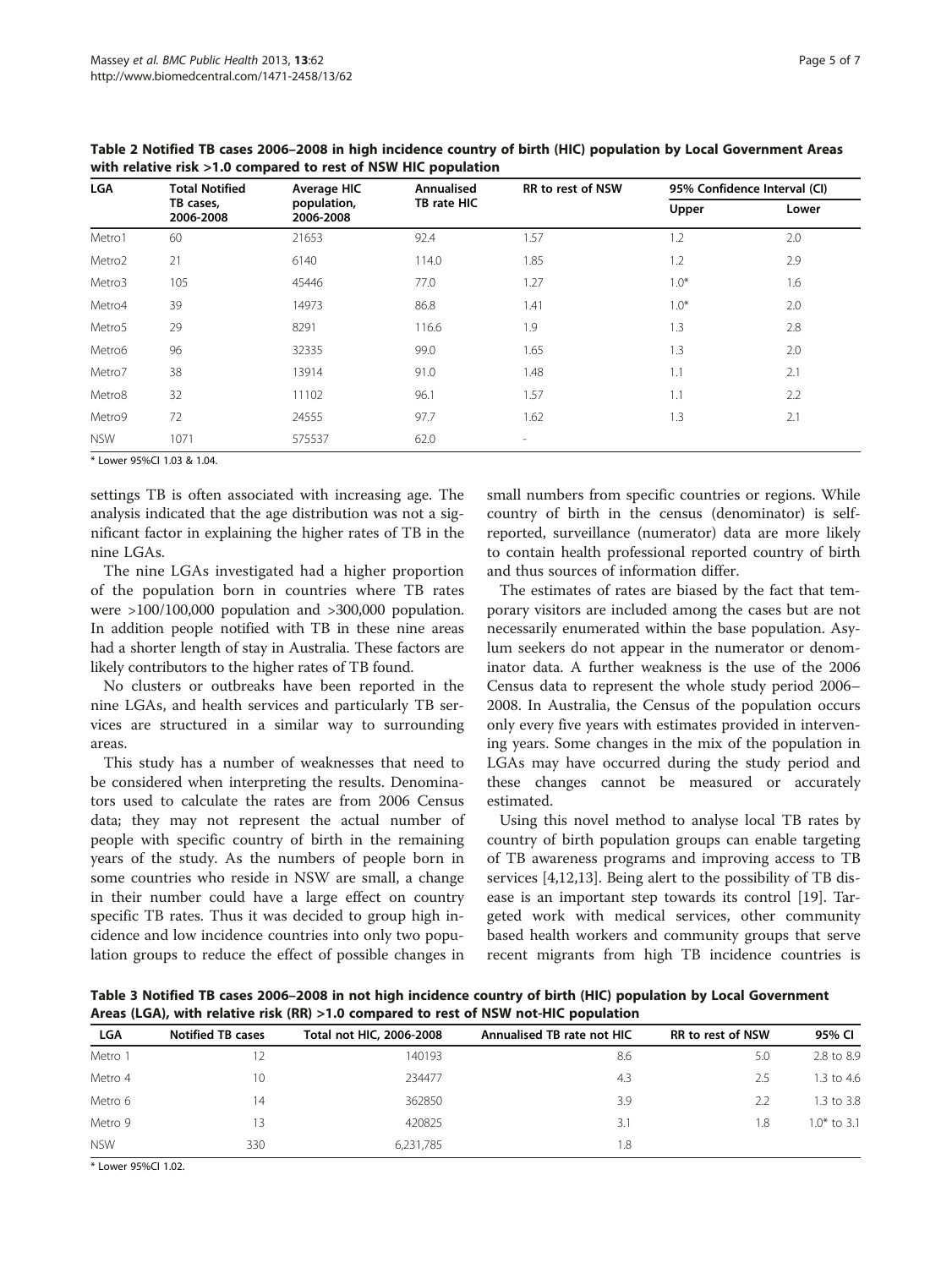| Age group<br>(years) |     | LGAs with higher TB rates<br>$(n=9)$ in HIC population |       |     | NSW high incidence c.o.b population<br>excluding the nine high TB rate LGAs |       |            |       |       |
|----------------------|-----|--------------------------------------------------------|-------|-----|-----------------------------------------------------------------------------|-------|------------|-------|-------|
|                      | TB  | 2006-2008 Pop.                                         | Rate* | ТB  | 2006-2008 Pop.                                                              | Rate* | Rate ratio | 95%   | CI    |
|                      |     |                                                        |       |     |                                                                             |       |            | lower | upper |
| 0-4yrs               |     | 4.588                                                  | 21.8  |     | 10,359                                                                      | 19.3  | 1.1        | 0.1   | 12.5  |
| $5-19$ yrs           | 34  | 49,594                                                 | 68.6  | 40  | 133,449                                                                     | 30.0  | 2.3        | 1.5   | 3.6   |
| 20-64yrs             | 399 | 435,596                                                | 91.6  | 453 | 940,587                                                                     | 48.2  | 1.9        | 1.7   | 2.2   |
| $65+$                | 58  | 45,815                                                 | 126.6 | 83  | 106,623                                                                     | 77.8  | 1.6        | 1.2   | 2.3   |
| Total                | 492 | 533,193                                                | 92.3  | 578 | ,191,018                                                                    | 48.5  | 1.9        | 1.7   | 2.1   |

Table 4 Age standardised TB rates of Local Government Areas with higher rates in high incidence country of birth (HIC) than rest of NSW, 2006-2008

indicated [13]. Providing accessible education for the population groups and support that addresses access, language and cultural issues is vital within this targeted work [4]. A similar regional analysis conducted in Italy found that TB epidemiology was affected by an increase in the immigrant population and that differentiating between Italy and non-Italy born subjects was worthwhile [20]. The authors argue that this knowledge might help with the planning of tailored and effective prevention and surveillance programmes. A model based on local area analysis may be a useful adjunct to focus work to areas with the greatest need.

Health and immigration policies can impact on TB control. The absence of policies that specifically address poverty-related disadvantages among immigrants makes immigrant populations more vulnerable to the reactivation of their tuberculosis [21]. This is compounded by the racialization and medicalization of TB control policies which can reinforce the unequal distribution of TB burden and lessen the recognition of the importance of poverty [22].

TB control measures, such as contact tracing, can assume new meanings for migrants [23]. Targeting TB strategies carries risks of re-stigmatising population groups especially recently arrived migrants and might create more barriers to TB control [24]. To reduce these risks, understanding of the local epidemiological data about TB needs to be based on crucial factors such as living conditions, life chances and access to affordable and appropriate health care. It is for this reason, and risks of increased stigmatisation, that the specific country of birth has not been reported in this analysis. Focusing TB prevention more on social determinants and less on race will also help to reduce stigma.

This study has focused on TB rates in registered immigrant populations but it should be noted that TB is also an important health issue for undocumented immigrant populations. There is a strong public health rationale for also ensuring early detection and effective treatment of TB until completion in undocumented immigrants. Deporting migrants can cause the discontinuation of their treatment. Immigrants should not be forced to leave the country before adequate diagnosis has been offered, or treatment has been completed [25]. Recommendations to achieve this include health authorities ensuring easy access to low-threshold facilities where undocumented migrants, who are TB suspects, can be diagnosed and treated without giving their names and without fear of being reported to police or migration officials [26].

Four LGAs in NSW had higher TB rates in people born in a high-incidence country and also those not born in a high-incidence country. This may or may not indicate that local TB transmission is occurring. Further detailed epidemiological investigation, including molecular studies, is warranted in these areas.

## Conclusion

In many low TB incidence settings, such as the state of New South Wales Australia, higher rates of TB are reported in the high-incidence country of birth migrant population groups. Analysing local area TB rates and possible explanatory variables, taking into account the different mix of populations by TB incidence in the

Table 5 Population distribution of the combined Local Government Areas (LGA) with high TB rates (n=9) compared to rest of NSW, by rates of TB >100 and TB>300 in country of birth (c.o.b)

| Area                                                       | Pop. from c.o.b with<br>TB rate $>100$ | Pop. from c.o.b with<br>TB rate $\leq$ =100 | p value | Pop. from c.o.b with<br>TB rate $>300$ | Pop. from c.o.b with<br>TB rate $\leq$ =300 | p value  |
|------------------------------------------------------------|----------------------------------------|---------------------------------------------|---------|----------------------------------------|---------------------------------------------|----------|
| LGAs with higher rates of 116355 (13.4%)<br>TB in HIC pop. |                                        | 755065 (86.6%)                              |         | p<0.0001 12797 (1.5%)                  | 858623 (98.5%)                              | p<0.0001 |
| Rest of NSW                                                | 249177 (4.4%)                          | 5428566 (95.6%)                             |         | 44221 (0.8%)                           | 563312 (99.2%)                              |          |